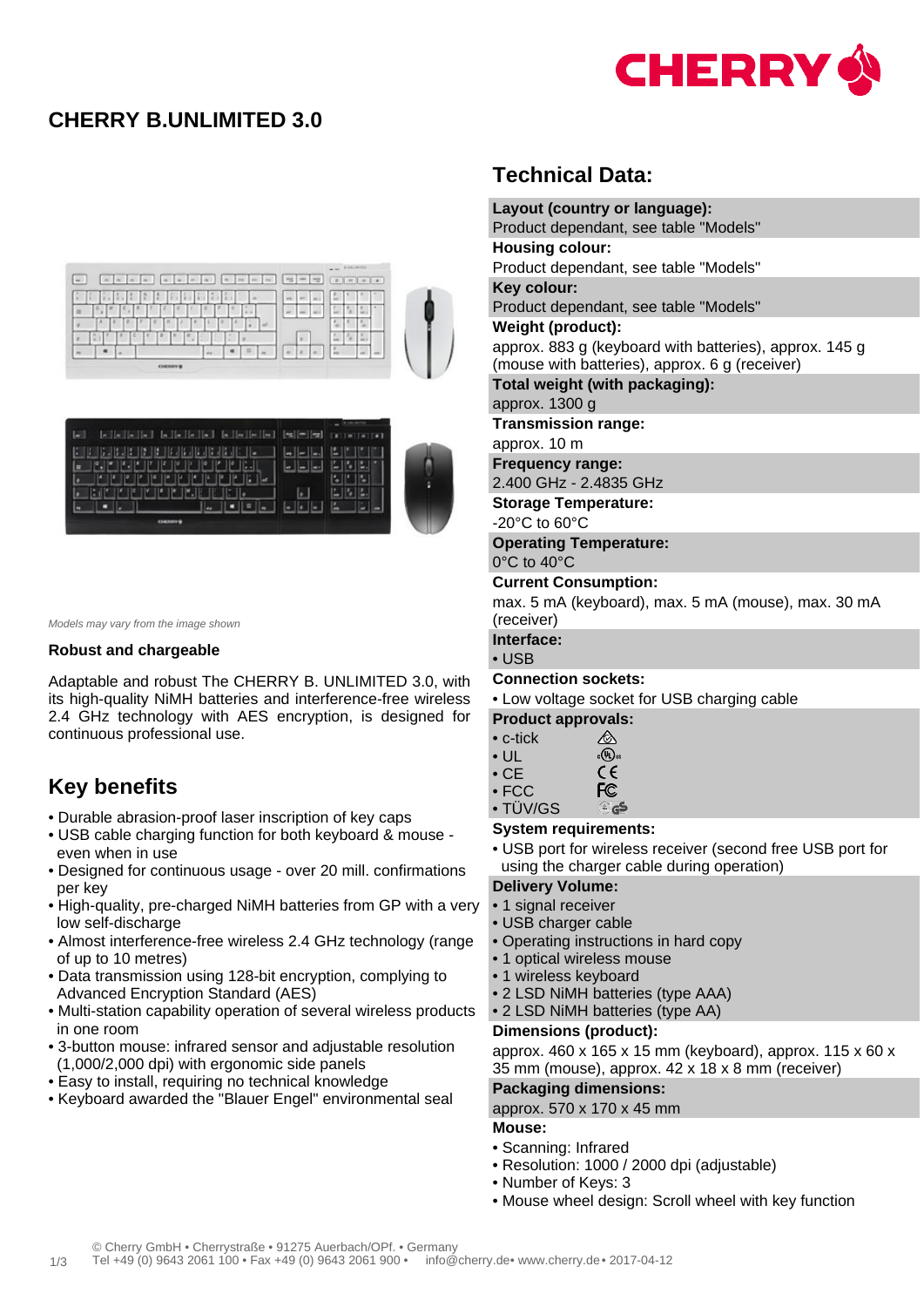

- Design: Symmetrical
- Connection: wireless
- Housing colour: Product dependant, see table "Models"
- Key colour: Product dependant, see table "Models"

### **Keyboard:**

- Key technology: SX
- Service life, standard key: > 10 million key operations
- Inscription layout: Standard
- Number of Keys: Product dependant, see table "Models"

### **Packaging Unit:**

- Number of products in the master package: 10
- Number of master packages per pallet: 16

### **Warranty:**

2 years

Errors, technical changes and delivery possibilities excepted. Technical information refers only to the specifications of the products. Features may differ from the information provided.